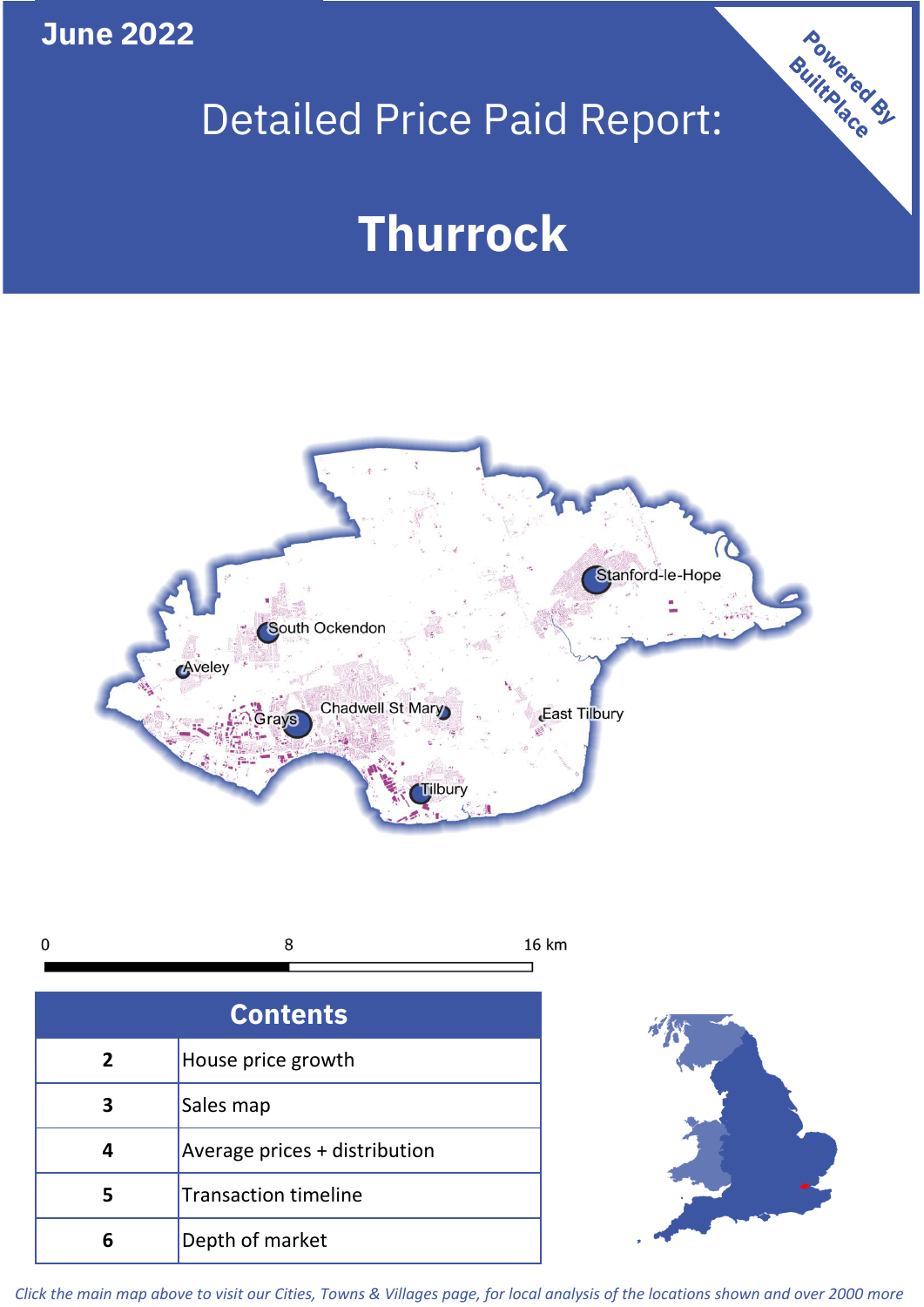## **Headline Data**

|                     | <b>Current level</b> | 3 month | <b>Annual</b> | '5 vear. | 10 year |
|---------------------|----------------------|---------|---------------|----------|---------|
| <b>House prices</b> | £319,827             | 3.0%    | 9.4%          | 23.2%    | 92.8%   |
| <b>Transactions</b> | 2,457                | $-9.3%$ | 19.2%         | $-22.1%$ | 43.8%   |

## **House Price Growth (April 2022 data)**

#### *Annual Change in House Prices*



House prices in Thurrock grew by 9.4% in the 12 months to April 2022 (based on 3-month smoothed data). By comparison national house prices grew by 10.7% and prices in the East of England grew by 11.6% over the same period.

Thurrock house prices are now 72.8% above their previous peak in 2007, compared to +64.9% for the East of England and +52.9% across England.



#### *Year-To-Date Change in House Prices, December to April*

Local prices have grown by 3.7% in 2022 so far, compared to growth of 3.2% over the same period last year.

#### *Source: OS OpenData; UK House Price Index (Contains HM Land Registry data © Crown copyright)*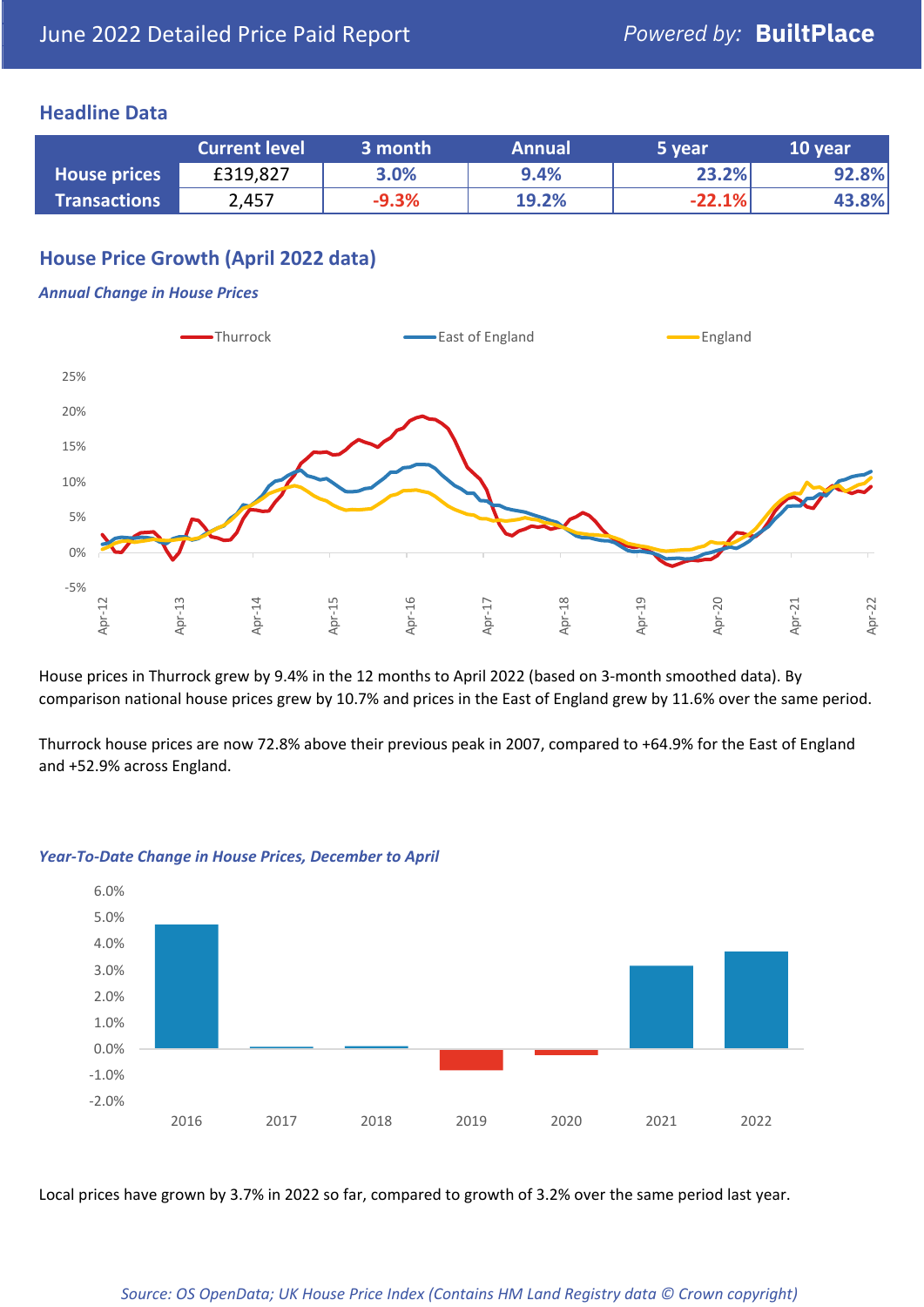## **House Price Map**

### *12 months to April 2022*



*Each point is one postcode, coloured by the average value relative to all sales in this local authority (price bands are LA-specific quintiles).*

## **Map Key**

| Min      | Max      |                            |
|----------|----------|----------------------------|
| Up to    | £231,000 | 1st quintile / lowest 20%  |
| £231,000 | £290,000 | 2nd quintile               |
| £290,000 | £331,000 | 3rd quintile               |
| £331,000 | £392,000 | 4th quintile               |
| £392,000 | and over | 5th quintile / highest 20% |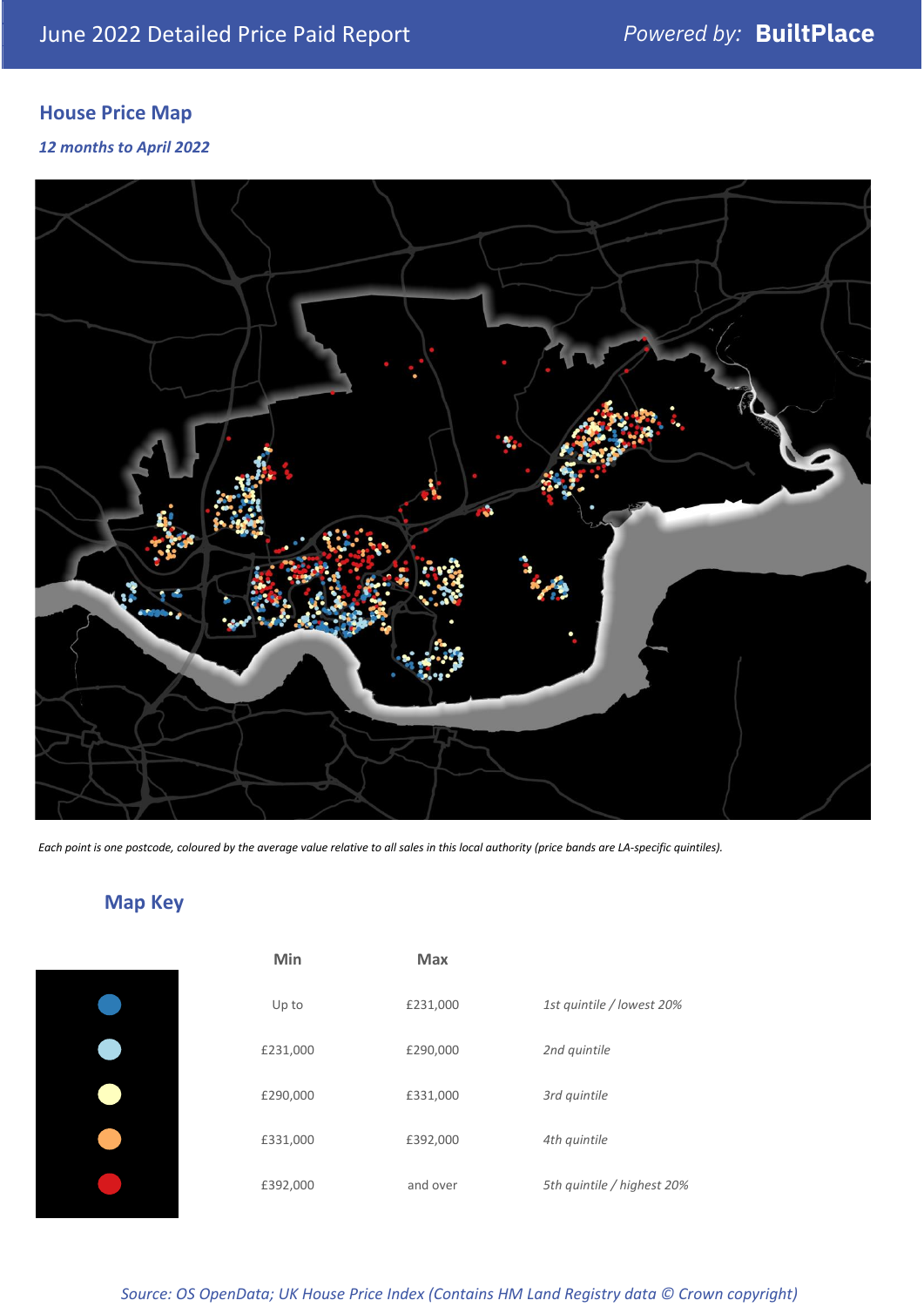## **Average House Price by Property Type**

#### *12 months to April 2022*



## **House Price Distribution by Year**

*All properties, by price band and calendar year (2020 = year to date)*

|                    | 1997 | 2002 | 2007 | 2012 | 2017 | 2019 | 2020 |
|--------------------|------|------|------|------|------|------|------|
| <b>Under £100k</b> | 89%  | 38%  | 6%   | 7%   | 1%   | 0%   | 1%   |
| £100-200k          | 11%  | 52%  | 65%  | 64%  | 18%  | 11%  | 16%  |
| E200-300k          | 0%   | 8%   | 23%  | 23%  | 45%  | 35%  | 28%  |
| £300-400k          | 0%   | 2%   | 5%   | 4%   | 26%  | 36%  | 36%  |
| £400-500k          | 0%   | 0%   | 1%   | 1%   | 6%   | 11%  | 13%  |
| <b>£500k-1m</b>    | 0%   | 0%   | 0%   | 1%   | 3%   | 6%   | 6%   |
| £1-2m              | 0%   | 0%   | 0%   | 0%   | 0%   | 0%   | 0%   |
| <b>Over £2m</b>    | 0%   | 0%   | 0%   | 0%   | 0%   | 0%   | 0%   |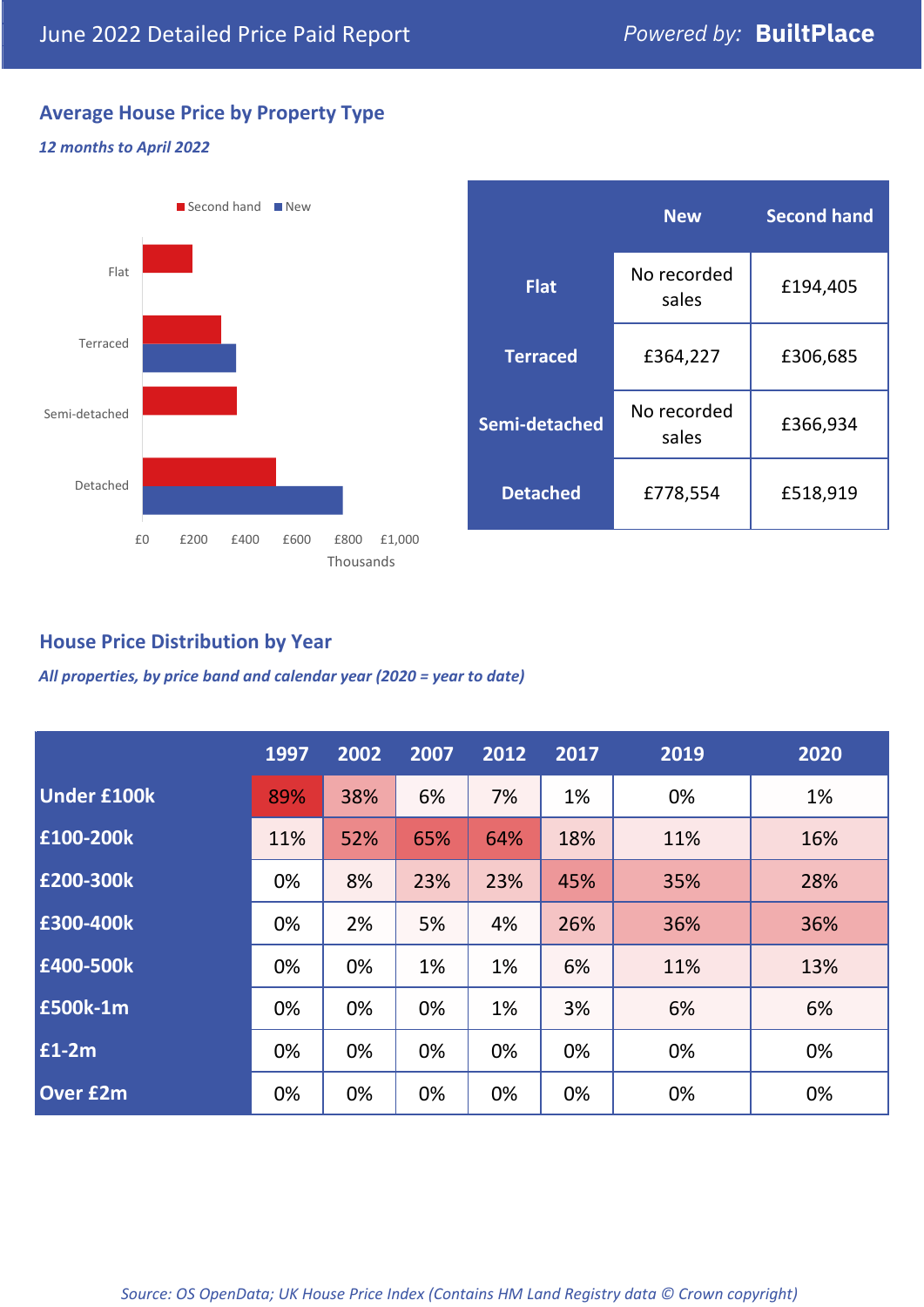## **Transactions (February 2022 data)**

*Annual Transactions, Indexed (2001-05 average = 100)*



There were 2,457 transactions in Thurrock during the 12 months to February 2022. This is 58% of the average from 2001- 05 and suggests activity is significantly below pre-downturn levels.

Transactions in Thurrock have fallen by 13.8% since 2014, compared to changes of -11.5% for East of England and -7.7% for England.



#### *Cash and New Build Sales as % of Total, by Year*

*Note: The data on this page EXCLUDES transactions identified as transfers under a power of sale/repossessions, buy-to-lets (where they can be identified by a mortgage), and transfers to non-private individuals - i.e. it comprises only Land Registry 'A' data.*